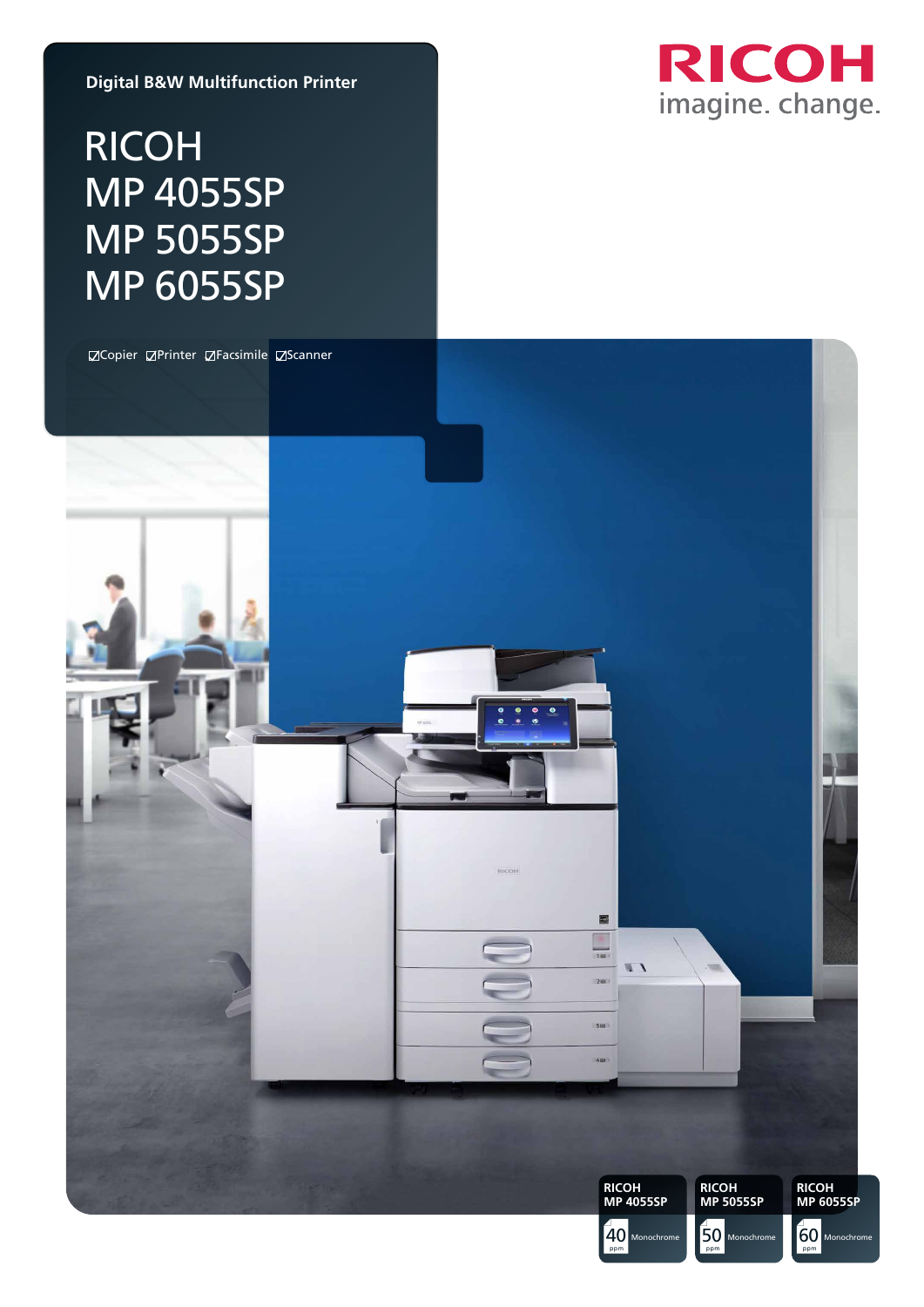# **Put productivity on display**

You face difficult choices every day. Fortunately, they're a lot easier to make when you have the right information. Choose the RICOH<sup>®</sup> MP 4055SP/ MP 5055SP/ MP 6055SP to print, copy, scan and fax important notes, brochures, invoices, contracts and other documents quickly and economically. With the advanced 10.1" Smart Operation Panel, you can pinch, swipe and scroll like you do on your smartphone or tablet to check and adjust settings, automate tasks and distribute information with speed and precision. Select from multiple finishing options to add a professional touch to documents while eliminating outsourced printing costs. Set shortcuts to expedite everyday jobs. Print and distribute files while on the move using your personal mobile device. Valuable ideas are safe with user authentication and other security capabilities. Nevertheless, the versatile all-in-one MFP is designed specifically to use less energy, which helps reduce costs.

- Print up to 60 black-and-white prints/copies per minute
- Use the Smart Operation Panel to copy, print, scan and fax quickly
- Create automated workflows and shortcuts to simplify everyday tasks
- Expedite sorting, stapling, folding and hole punching via a wide range of finishing options
- Share information from your smartphone or tablet using the MFP

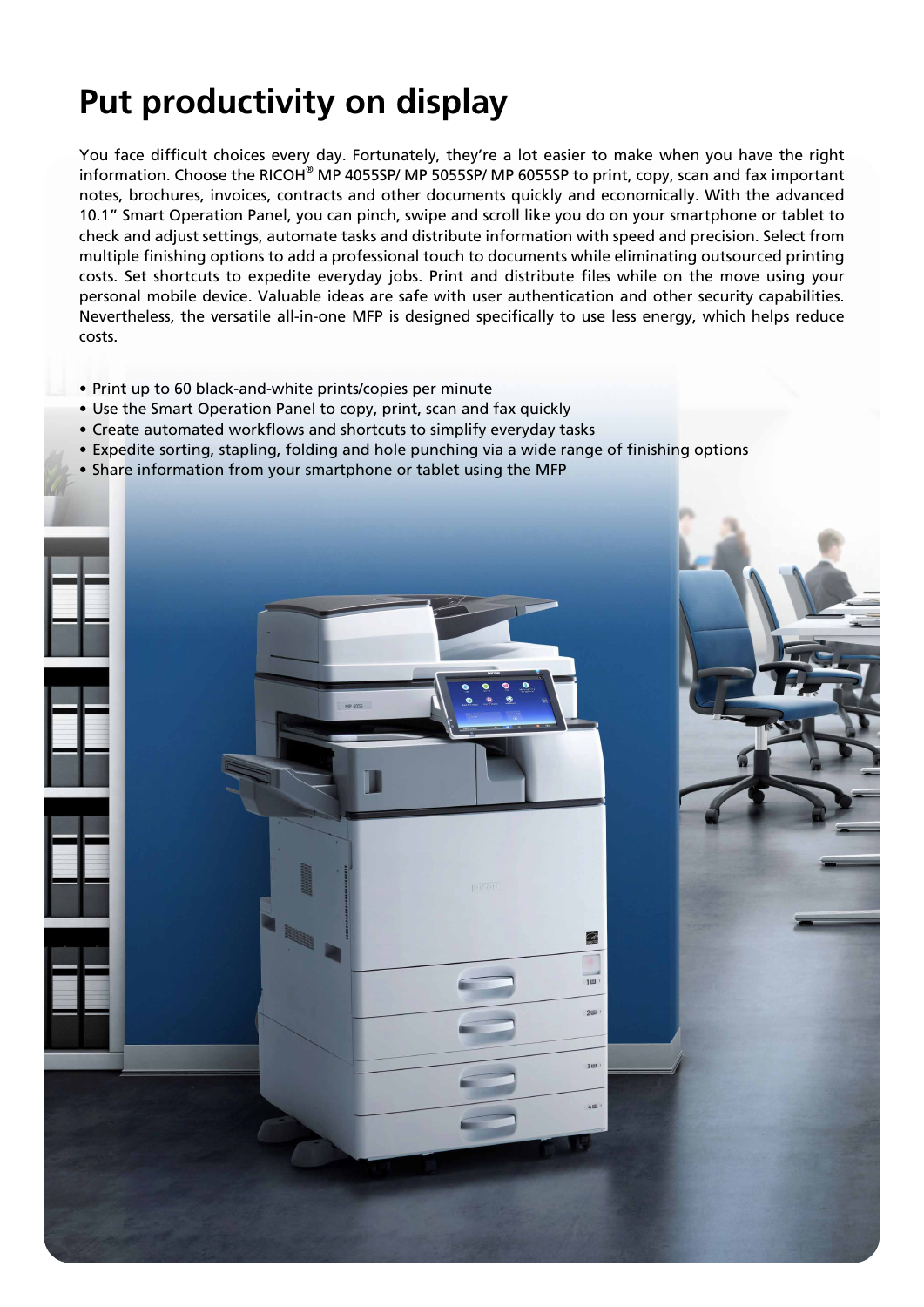## **Create an easier way to work**

#### **Deliver on good information**

Print up to 60 black-and-white pages per minute (ppm) to get the word out quickly. Use the Single Pass Document Feeder to transform one-or two-sided originals into digital files and distribute them via Scan-to options, store up to 3,000 frequently used forms on the embedded Document Server to keep the latest versions readily accessible. Fax and Optical Character Recognition (OCR) are available as Options.

## **Connect with mobility**

Create workplace freedom without compromising productivity. Simply download the RICOH Smart Device Connector app on your Android® or iOS® devices to copy, scan, fax and print. Sharing & retrieving information directly from cloud storage applications, such as Google Drive™, Box™ or Dropbox™ and print it. Simple connection via either Bluetooth or Near Field Communication (NFC) tag. Printing from AirPrint® and Mopria® are available too.

#### **Discover more ways to impress**

Producing crisp images with smooth gradations and precise text at up to 1,200 dpi resolution on a wide range of document types. Choose between the icon-driven drivers to easily make subtle image changes prior to printing. These new devices now include standard emulation PostScript and 1.46 GHz Intel® controller to help improve productivity and perform multiple task quickly and simultaneously. You may expand paper capacity up to 4,700 sheets.

### **Help reduce environmental impact**

The MP 4055SP/ MP 5055SP/ MP 6055SP is easy on your workload as well as budget. Take advantage of its many eco-friendly features. The MFP is ENERGY STAR<sup>®</sup> certified with multiple enery-saving options available. For instance, you can schedule the MFP to power down when the office is empty and keep duplex printing as the default to reduce paper costs.











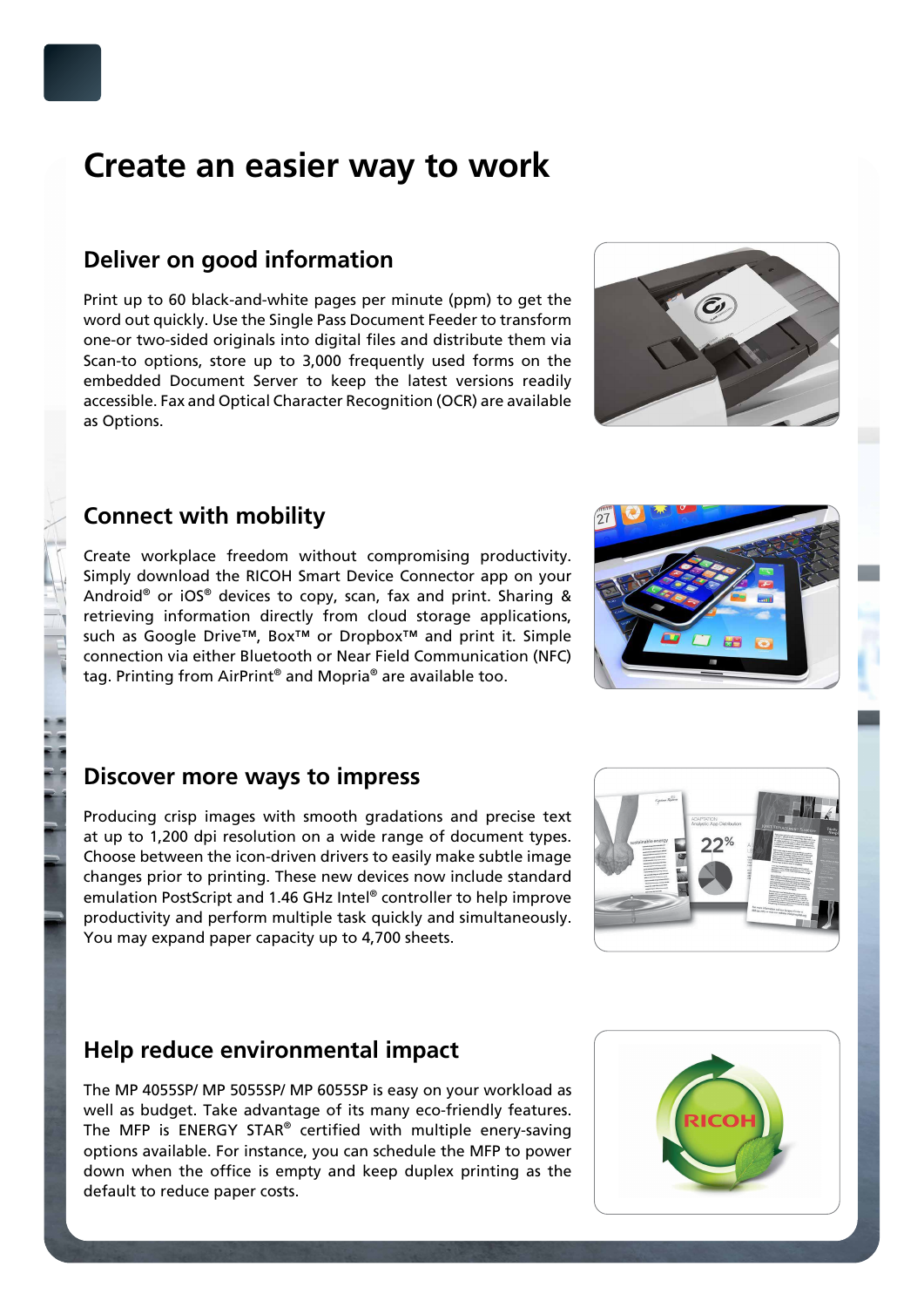## **Press ahead with customized convenience**

#### **Expand capability with Apps**

Customize your own personal workflows on the Smart Operation Panel and reduce repetitive manual steps that can impede the flow of information. Download easy-to-use workflow apps from the RICOH Application Site to add specific features or single-function capabilities to simplify how you perform everyday tasks. For example, Conference Concierge app will guide you step-by-step instructions on how to create supporting materials in the right format for your next big event.

#### **Improve workflow with software solution**

There's always an easier way. Add Ricoh and third-party solutions to simplify complex workflows and automate many of your repetitive everyday tasks. With RICOH GlobalScan™ NX solution, you can digitize hardcopy originals and distribute them anywhere almost instantly with minimal effort. Use RICOH Streamline NX® solution for document creation, storage, retrieval, distribution, card authentication and more. Also RICOH Device Manager NX Accounting and issue chargebacks for individuals and workgroups with incredible speed and accuracy.

### **Tap into critical information**

Use the 10.1" intuitive Smart Operation Panel to toggle between jobs and tasks quickly and conveniently like smart mobile devices. Designed with RICOH Workstyle Innovation Technology, the touchscreen offers multiple user interfaces that display critical information in a grid-like layout. Simply tap on any icon to access data, change settings, and perform tasks easily. You can print web pages, images and documents as PDFs from web browser at any time.

### **Be secure with your information**

Reduce risks with a wide range of security controls. Track users and their activity with User Authentication. Have every person enter a passcode or swipe an ID card by the optional NFC or HID card readers to access the device. Set print quotas for individuals or workgroups to minimize unnecessary printing. With Locked Print, jobs are held until the authorized user releases them, so sensitive information isn't left unattended for passersby. The hard disk drive includes powerful encryption protection, which allows users to share information with confidence, and a DataOverwriteSecurity System (DOSS) overwrites latent images on the hard drive.











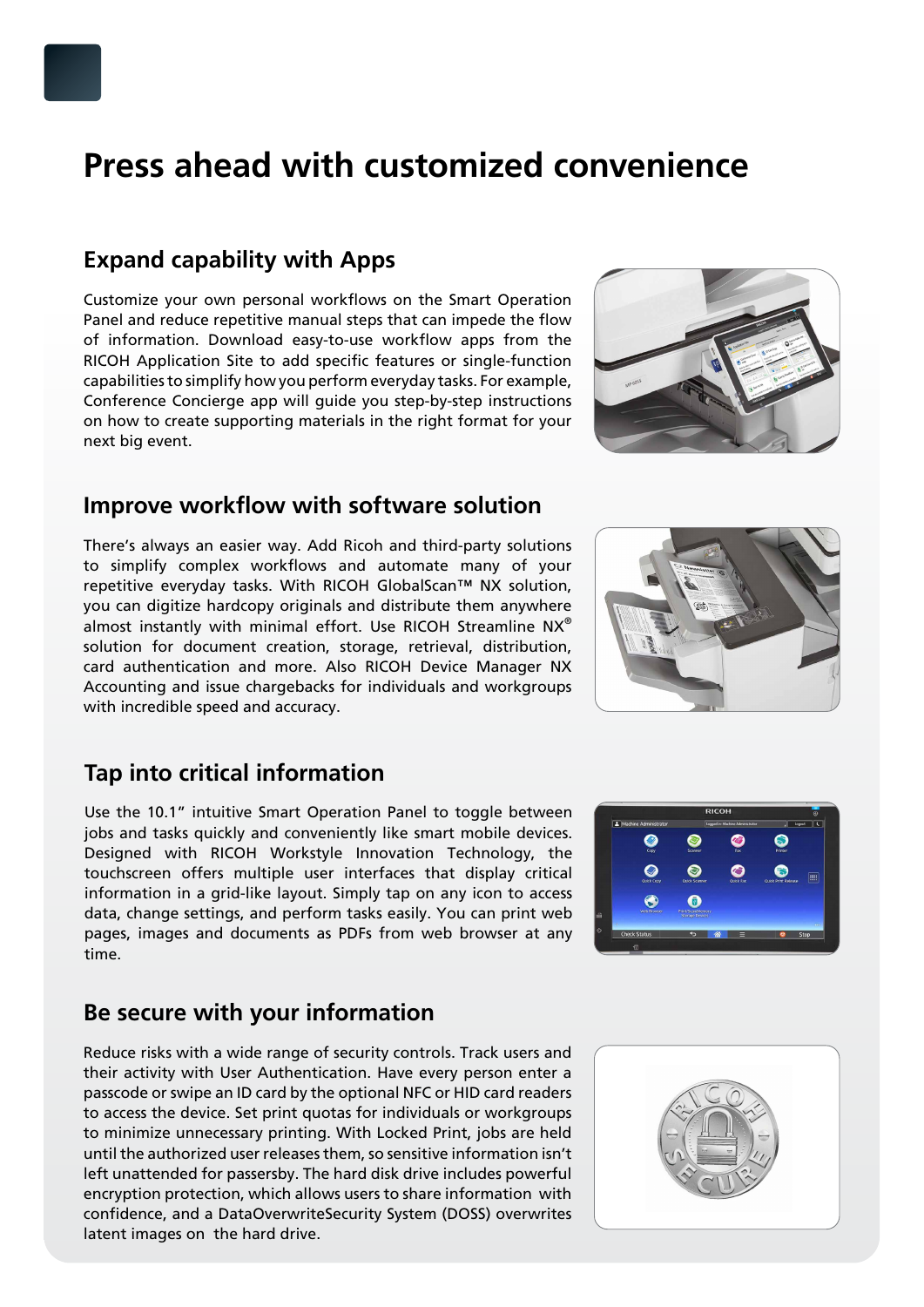# **Make big productivity gains in small offices**